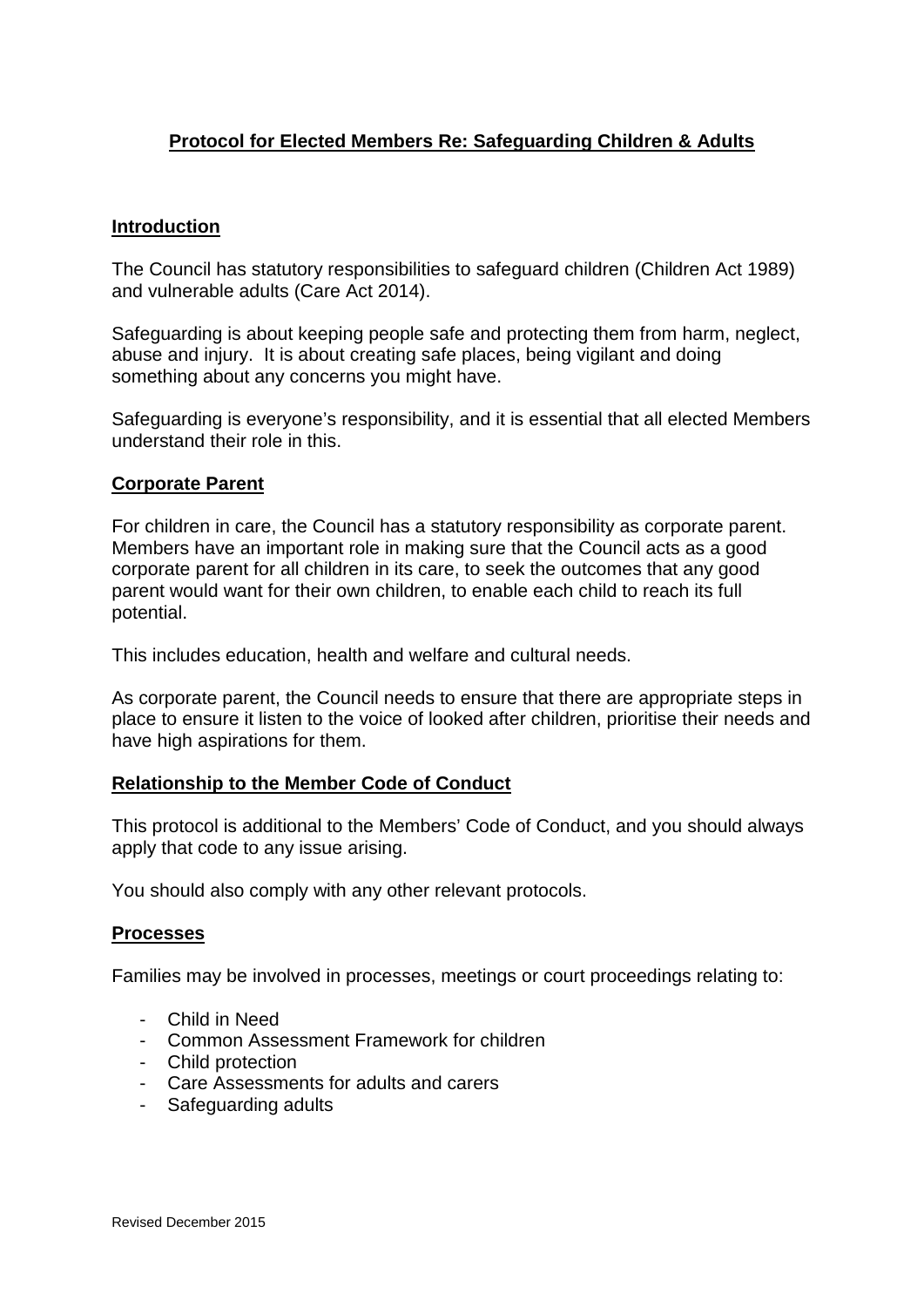Your constituents may ask for your help with these issues, or ask you to accompany them to, or represent them in meetings, or even to intervene on their behalf in the context of court proceedings.

In these circumstances, you should explain that you cannot help, and suggest that your constituents seek their own legal advice. It is not appropriate for you to become involved because it would give rise to a conflict of interest with the Council's statutory responsibilities, particularly its duties to safeguard children and adults, and to investigate and take action in respect of allegations of abuse and neglect.

Also, as a ward member you are not entitled to take part in confidential meetings or to receive confidential information about third parties.

### **Duty to Report Safeguarding Concerns**

If you become aware of any individual case of safeguarding concerns, relating either to children or vulnerable adults, arising through your work with constituents, you must report this to the relevant services. Contact details are:

## **For Adults:**

To report abuse:

- Gateway to Care: **01484 414933** (24 hours)
- Emergency Duty Team (Out of Hours) **01484 414933**
- Emergency Duty Team: [gatewaytocare@kirklees.gov.uk](http://www.kirklees.gov.uk/eGov/emailForm/index.asp?mailto=gatewaytocare@kirklees.gov.uk)

For advice:

- Safeguarding Adults Partnership Team: **01484 221717,**  Fax number: 01484 226949.
- E-mail: [protection@kirklees.gov.uk](mailto:protection@kirklees.gov.uk)

### **For Children:**

- $\triangleright$  Kirklees Duty and Assessment Service 01924 326097 | 01924 326076 | 01924 431429
- $\triangleright$  Kirklees Emergency Duty Service 01484 414933 (outside office hours)
- > Child In Need [On-line Referral Form](https://forms.kirklees.gov.uk/af/an/default.aspx/RenderForm/?F.Name=dBzts5a76Tj)
- NSPCC Helpline**:** 0808 800 5000
- > NSPCC email: [help@nspcc.org.uk](mailto:help@nspcc.org.uk)
- $\triangleright$  NSPCC text: 88858 (free service)
- > NSPCC [ONLINE FORM](https://www.nspcc.org.uk/Applications/Forms/HelplineConcern/the-helpline-online-form.aspx)

### **Leading Member Roles**

The Lead Member for Children Services sits as a participating observer on the Kirklees Safeguarding Children Board.

The Safeguarding and Child Sexual Exploitation Member Panel which will oversee local developments in the monitoring of, and response to, the risks associated with Child Sexual Exploitation.